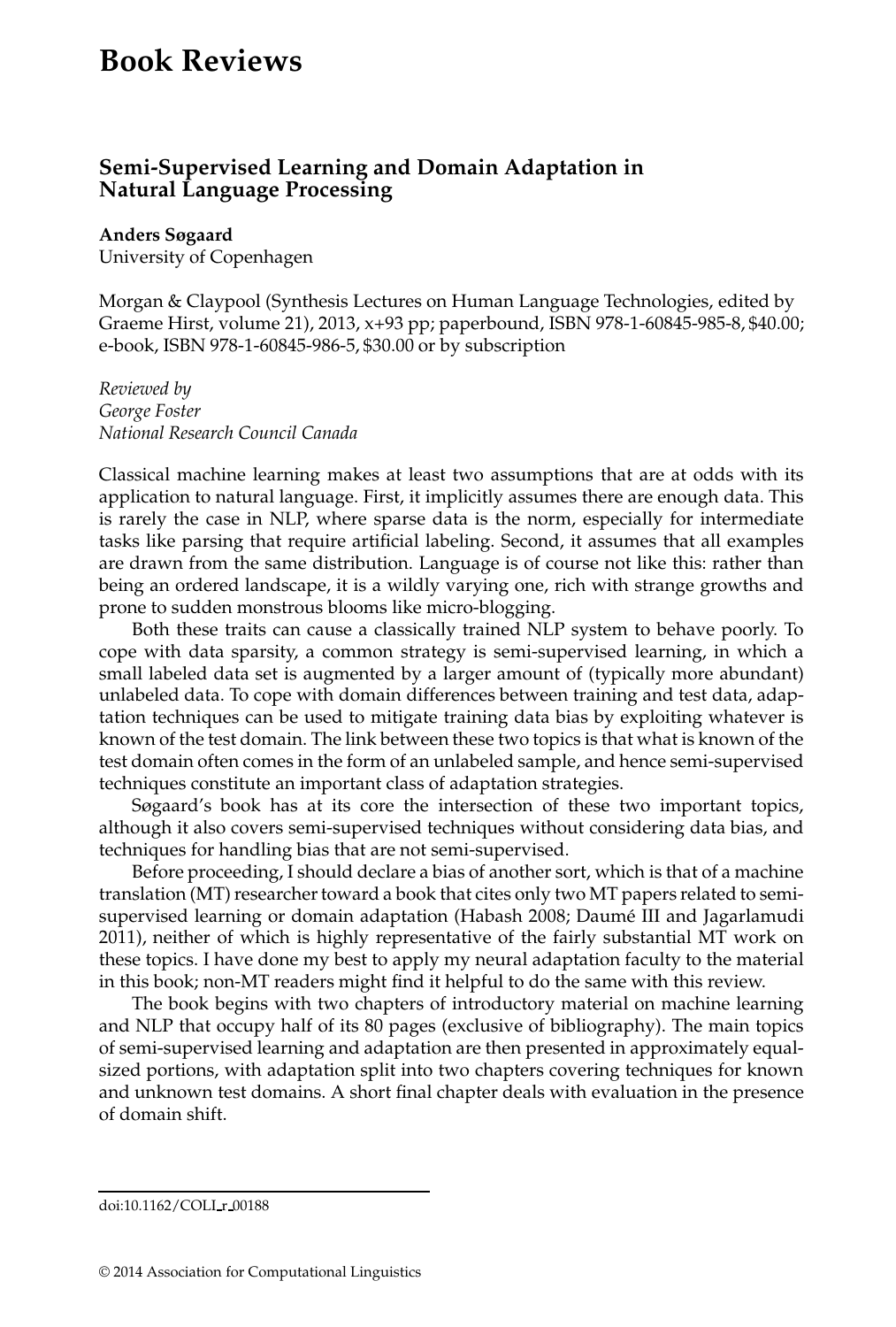The introductory chapter plunges somewhat abruptly into a sketch of NLP as a machine learning problem, then emerges to motivate the core material of the book. Faced with a domain mismatch between training and test data, we are given the option of performing semi-supervised learning with an unlabeled test-domain sample, using either standard algorithms or specialized ones that address domain shift; or, if nothing is known about the test domain, using a learning approach that encourages robustness. Given the focus of the book, this catalog is entirely appropriate, but the scenarios it contemplates are special cases of a more general one in which both labeled and unlabeled training data are available for a collection of domains that may or may not include the test domain. (Incidentally, the 20-Newsgroups data used in the book for textclassification examples falls more naturally into this heterogeneous case than into the binary train/test split to which it is cast.) This section would have benefitted from an attempt to situate the approaches considered here within the more general setting, which is barely acknowledged throughout the book. Pointers to representative relevant work, both in NLP (Daumé III 2007; Finkel and Manning 2009) and machine learning (Ben-David et al. 2010; Dredze, Kulesza, and Crammer 2010), would also have been an asset.

Chapter 2 is a lengthy chapter that lays out basic techniques in a bid to make the book self-contained. This is always a tricky proposition, as it must tread a fine line between boring the expert and baffling the beginner. The author strikes a good balance here by emphasizing practical advice over theoretical completeness, and providing experimental results to underscore various points. Although a few passages would probably cause beginners to stumble, for instance one that invokes the concept of a generative story when explaining hidden Markov models (HMMs), with only a reference to Brown et al. (1993) for explanation, most of the material is very accessible, and there are many links into the literature. The expert reader will also not be unduly bored, and will find this chapter a quick and probably productive read. Although it clearly does not present *all* basic techniques in NLP, the chapter manages to cover a lot of ground while remaining coherent and for the most part not superfluous with respect to the remainder of the book.

To summarize the contents of this chapter briefly, after a discussion of some relevant assumptions about data (smoothness, i.i.d., coherence), and related empirical tests, three basic classification techniques—nearest neighbor, naive Bayes, and perceptron—are described and compared experimentally on a 20-Newsgroups text-classification task. Next, weighted versions of these algorithms are given (omitting how the weights get set). Then a section on unsupervised learning presents hierarchical and *k*-means clustering, along with a somewhat elliptical account of generalized EM. Finally, structured learning is introduced through HMM-based POS tagging—with a nod to conditional random fields and structured perceptrons—as well as transition- and graph-based dependency parsing.

Chapter 3 describes a variety of semi-supervised learning algorithms. A section on wrapper methods traces two branches of work that refine self-training, in which a learner labels some of the unlabeled material and then trains on its own output. One branch is based on co-training, where two learners trained on complementary features label data for each other. This generalizes to three learners in tri-training, and ultimately to an arbitrary number in multi-view approaches (Ganchev et al. 2008), although these latter are not mentioned in the book. The other branch requires a learner that can assign probabilities to outcomes, and exploits this to iterate soft labeling and training on weighted examples in an expectation maximization (EM)-like (or just plain EM) procedure. (The section that describes this method includes "CO-EM" in the title, but the text never seems to make it to that tantalizing destination.) Another briefly mentioned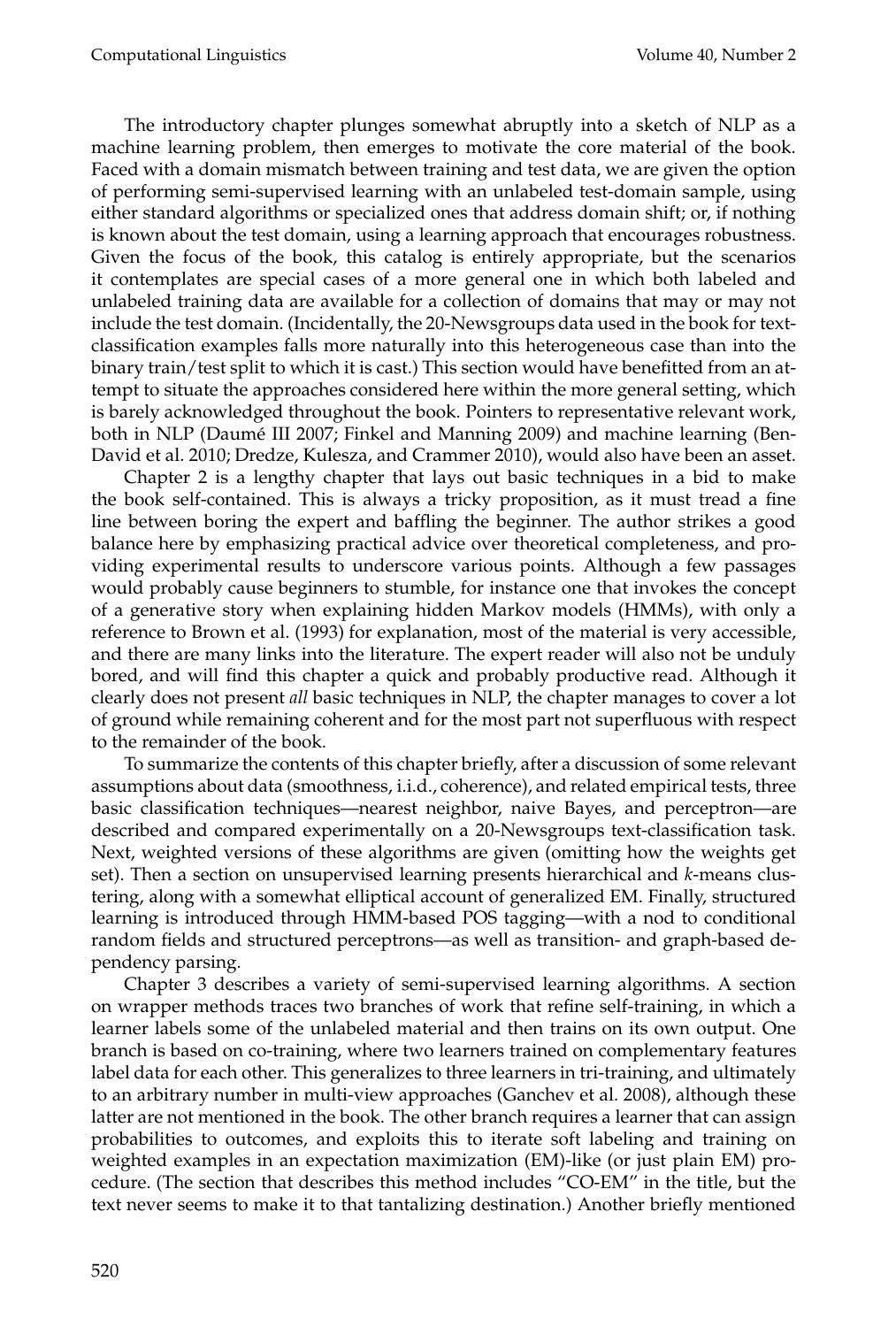wrapper-type technique is to exploit a clustering of the unlabeled data in order to generate additional features for supervised learning; this is related to recent work that uses neural nets to learn embeddings from unlabeled data (Collobert et al. 2011).

A final group of semi-supervised algorithms is specific to nearest-neighbor classification. Label propagation (Zhu and Ghahramani 2002) is a well-known iterative graph-based algorithm where neighbors vote on each node's label, with votes weighted by distance. A similar voting takes place in editing and condensation, which are methods for identifying a subset of prototypical data points (similar to support vectors in support vector machines) in order to speed up nearest-neighbor search. Unlabeled data can be used to improve this process by essentially providing greater resolution.

Chapter 4 is the first to grapple explicitly with domain mismatch, and begins by making a standard distinction between conditional and marginal distributions for inputs and outputs (Jiang and Zhai 2007). Here we are clearly limited to considering biased inputs, because there is only an unlabeled sample from the test domain. One strategy for exploiting this is to apply the semi-supervised methods from the previous chapter, which will work as-is if the mismatch between training and test domains is not too great. Otherwise, we can downweight instances in the labeled training set whose inputs are not close to those in the test-domain data; techniques for measuring distance include LMs and KL divergence. A similar approach can be applied to features, by comparing the training-data values of a feature across all examples (ignoring labels) to its test-domain values. A more sophisticated extension of this idea is structured correspondence learning (Blitzer, McDonald, and Pereira 2006), which automatically places test-domain features in correspondence with training-domain features.

Chapter 5 tackles the ambitious goal of learning "defensively" so as to be robust to domain shifts in the absence of any prior information about the test domain. A common effect is the out-of-vocabulary (OOV) problem, in which features do not appear in a new test domain. If these have high weights, test-domain performance can degrade badly, to the point where it would have been better to have left them out of training in the first place, allowing other features to take up the slack. (Note that for some versions of the OOV problem—such as in MT—things aren't this easy.) An interesting technique for countering feature OOVs, recently introduced to NLP by the author (Søgaard and Johannsen 2012), is adversarial learning, in which random subsets of features are removed during training. The chapter ends with a discussion of more traditional ensemble-based methods (voting, product of experts, stacking, meta-learning) that combine predictions from a set of diverse base classifiers in order to decrease variance.

The final chapter gives a short treatment of the problem of how to predict the performance of systems on new domains. The main, and most interesting, suggestion is metaanalysis, a technique widely used in fields such as medicine and psychology. The idea is to extrapolate from many experimental trials (typically in previously published work) that use the same method but different data, while calibrating for differences among the trials and making use of their internal estimates of variance. I am not sure this is a perfect fit with NLP for many reasons, such as that many papers do not include estimates of variance, and the tendency of NLP systems to be sensitive to undocumented "minor" configuration changes; but it is definitely a direction that bears further investigation.

To summarize, this is a monograph that focuses on the problem of optimizing an NLP system trained on a single domain for a test domain that is either unknown or represented by an unlabeled sample. When the unlabeled sample comes from the training domain, the task is plain semi-supervised learning, a case that is dealt with extensively. The book is written in an informal style, and sticks to basic machine learning concepts, which are illustrated with many examples involving text classification,